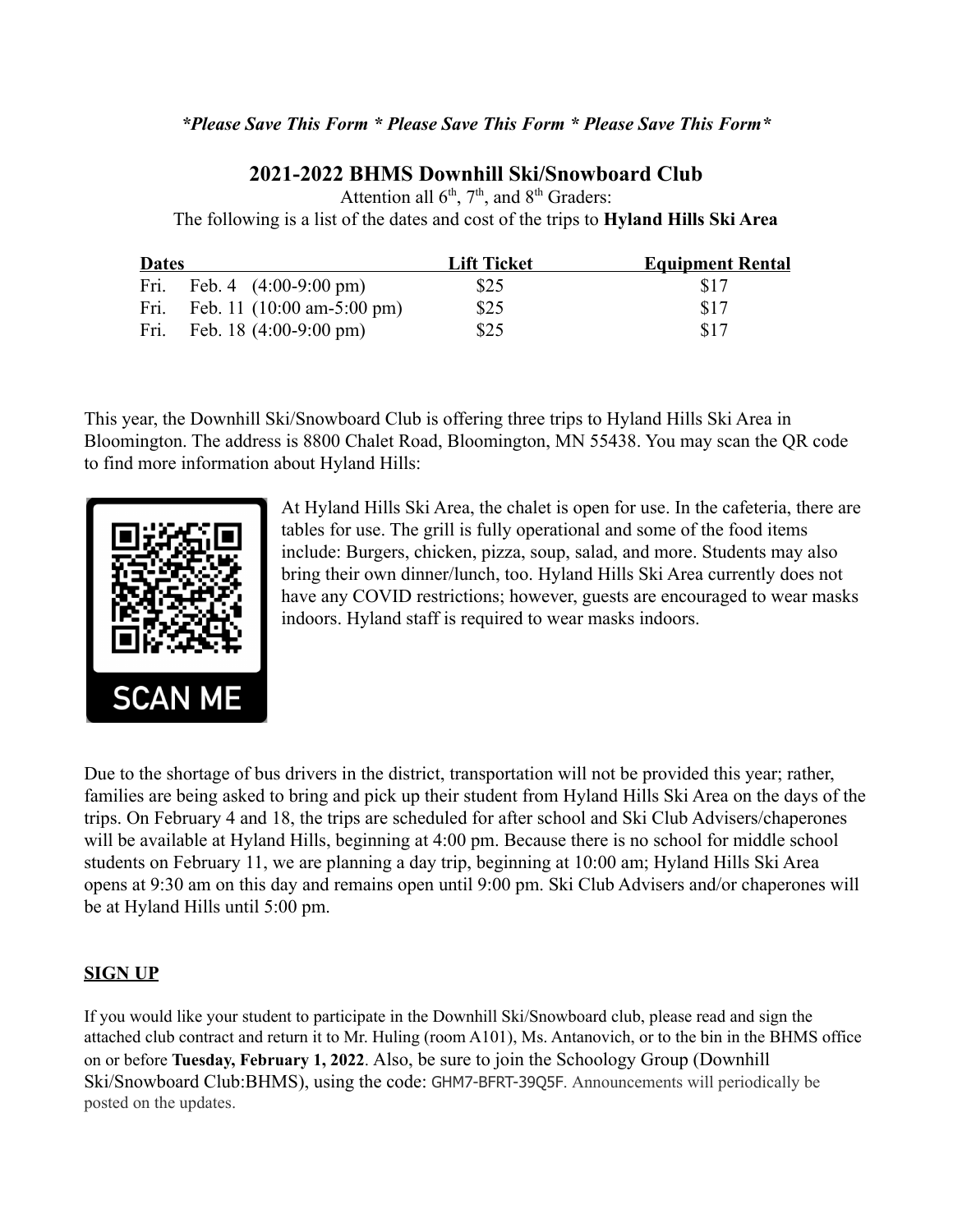# **PAYMENT**

**Payment is due, in MyPaymentsPlus, at least 2 days before each trip.** This payment includes the cost of the lift ticket (\$25), equipment rental (\$17), helmets (\$8), and lessons (\$13). Payments can be made for one trip at a time, or you may choose to pay for all three. If the trip is cancelled due to inclement weather or if unforeseen circumstances prevent your child from attending, refunds will be issued. **Students wishing to attend trips to Hyland Hills must have turned in a signed Contract/Sign-up slip by February 1, 2022.**

### **SKI/SNOWBOARD RENTAL**

Please note that ski/snowboard rental is \$17. Payment for equipment rental is made on MyPaymentsPlus. Ski rental includes (skis, boots, and poles) or snowboard rental includes (snowboard and boots). Helmets can be rented separately for \$8.

# **LESSONS**

Group lessons are available at Hyland Hills for **\$13**, if you are a beginner skiier/snowboarder. Lessons will be available on February 4 (need to know by morning of January 28) and February 18 (need to know by morning of February 11) but NOT on February 11. The reason for the week notice for lessons is so reservations can be made with Hyland Hills staff.

### **STUDENTS OWNING SKIS/SNOWBOARDS**

Students owning their own equipment may bring it to Hyland Hills Ski Area on the day of the trip. In the case a student has their own equipment, a lift ticket will only need to be purchased. Season passes to Hyland Hills Ski Area can also be used if a student has one.

### **TRANSPORTATION**

Transportation to and from Hyland Hills Ski Area is the responsibility of each family. The Downhill Ski/Snowboard advisers and chaperones will be at Hyland Hills during the entire time (approximately 4:00-9:00 pm) on February 4 and 18 and on February 11 (approximately 10:00 am - 5:00 pm).

### **DOWNHILL SKI/SNOWBOARD CLUB ADVISERS**

Mr. Huling: [roger.huling@district196.org](mailto:roger.huling@district196.org) voice mail 651-683-6969 X85604

Ms. Antanovich: [natallia.antanovich@district196.org](mailto:natallia.antanovich@district196.org)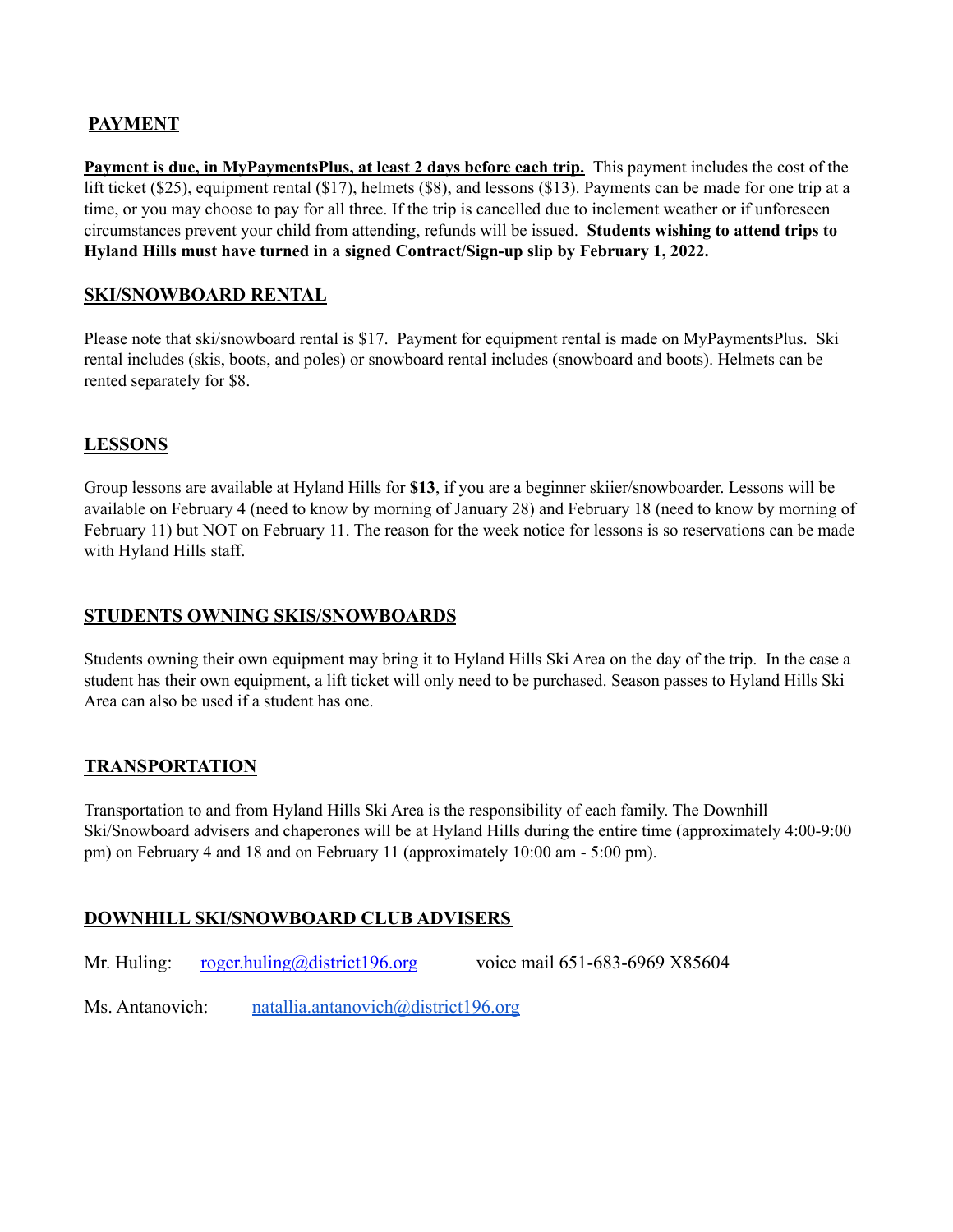#### **DOWNHILL SKI/SNOWBOARD CLUB CONTRACT 2021-2022**

Please turn in signed form by February 1, 2022 Mr. Huling (A101), Ms. Antanovich, or the bin in the BHMS Office

#### **Please read and complete this form neatly and carefully**

I understand that I am responsible for dropping off and picking up (student's name) by 9:00 pm on February 4 and 18 and by 5:00 pm on February 11 at Hyland Hills Ski Area on the day of the ski trip. I also understand that the school or ski club advisors are not responsible for any accident that might occur on the ski hill. Furthermore, I understand that even though there are adult chaperones for the trip, it is not possible for each skier to be directly supervised throughout the entire day/evening. I also understand that if my child does not behave appropriately, s/he may not be allowed on future ski trips.

| Parent Signature: 1988 and 1989 and 1989 and 1989 and 1989 and 1989 and 1989 and 1989 and 1989 and 1989 and 19                                                                                                                      | Date: $\qquad \qquad$                                  |  |
|-------------------------------------------------------------------------------------------------------------------------------------------------------------------------------------------------------------------------------------|--------------------------------------------------------|--|
| I, (Student Name) will:                                                                                                                                                                                                             |                                                        |  |
| 1. Be responsible for my own equipment (ski theft happens, locks are recommended)                                                                                                                                                   |                                                        |  |
| 2. Ski under control at all times                                                                                                                                                                                                   |                                                        |  |
| 3. Dress warmly and appropriately                                                                                                                                                                                                   |                                                        |  |
| 4. Act properly and respectfully at the ski area at all times. (misbehavior<br>may result in not attending future ski trips)                                                                                                        |                                                        |  |
| 5. Be ready when you are scheduled to be picked up from Hyland Hills Ski Area                                                                                                                                                       |                                                        |  |
| If I fail to follow any of the rules, I may not be allowed to go on future ski trips.                                                                                                                                               |                                                        |  |
|                                                                                                                                                                                                                                     | Date: $\frac{1}{\sqrt{1-\frac{1}{2}}\cdot\frac{1}{2}}$ |  |
| Please include the following telephone numbers in case of emergency.                                                                                                                                                                |                                                        |  |
|                                                                                                                                                                                                                                     |                                                        |  |
| Parent's name: <u>National Community of Community of Community (cell</u> Community Community Community Community Community Community Community Community Community Community Community Community Community Community Community Comm |                                                        |  |
| Emergency contact number:                                                                                                                                                                                                           |                                                        |  |

**I am interested in taking a group lesson at Hyland Hills Ski Area for \$13 (this is lead by experienced staff who work at Hyland Hills). Please circle one: YES NO**

**Parents interested in chaperoning** – Please circle the dates listed below that you may be available. **We will call you and verify which trips we could use your help.**

**Feb 4 Feb 11 February 18**